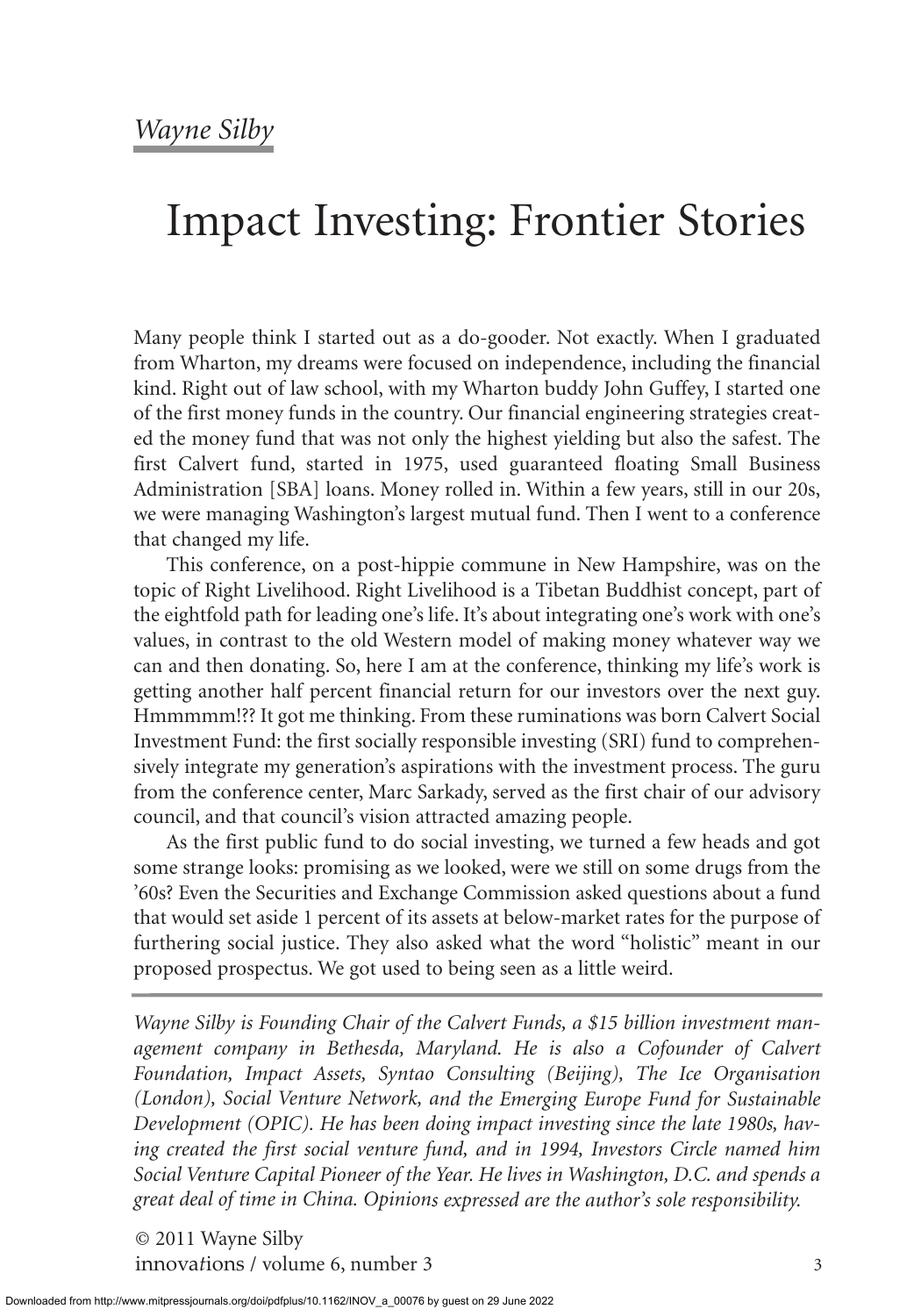## *Wayne Silby*

But the relevant tenet of our fund model was that we should also set aside some monies for the seedling companies of the future: our Special Equities program. These are private companies, not yet big or publicly available, that have products or services that, in the larger, more holistic context, meet real human needs and have the potential for a double bottom line return.

## WHAT IS IMPACT INVESTING?

I don't know any best definition of "impact investing." It's a mosaic: many tiny efforts to do the right thing with private investment, including an extra effort that our commercial markets lack. For example, about eight years ago we invested in

As the first public fund to do social investing, we turned a few heads and got some strange looks: promising as we looked . . . even the Securities and Exchange Commission asked questions about a fund that would set aside 1 percent of its assets at below-market rates for the purpose of furthering social justice.

the China Environment Fund in Beijing. Only six investors showed up for this small fund and its cause, and we were the only U.S. investor. People again thought I was a bit weird thinking that the Chinese would ever care about their environment. Now the fund is in the hundreds of millions and is the "go to" clean-tech fund in China, with commercial investors knocking on its door. I have no doubt that this was an impact investment when we made our first investment and when it gave us outsized returns. But now that it is commercially successful and contains new funds, I wonder if it is still an impact investment.

The motivations for impact investing are many. The Wall Street problem of recent years—how to make money with money, especially other people's money, without regard for the real human consequences—has caused our whole society to rethink the status accorded Wall Street bankers and financial engineers. We who are the knowledge workers benefiting from the free market system have lurking concerns about our chosen system and its growing divide between rich and poor. We can donate to nonprofits, but impact investing gives us the chance to use some of our investment dollars to make a world that offers more equal opportunities. Micro-finance is an example of creating dignity among the underserved, by lending based on character and eschewing handouts. A few years ago I was speaking to the high net worth crowd. Now most of those in my audiences have a goal of financial stability or better. But how much do we need? How much is enough? At what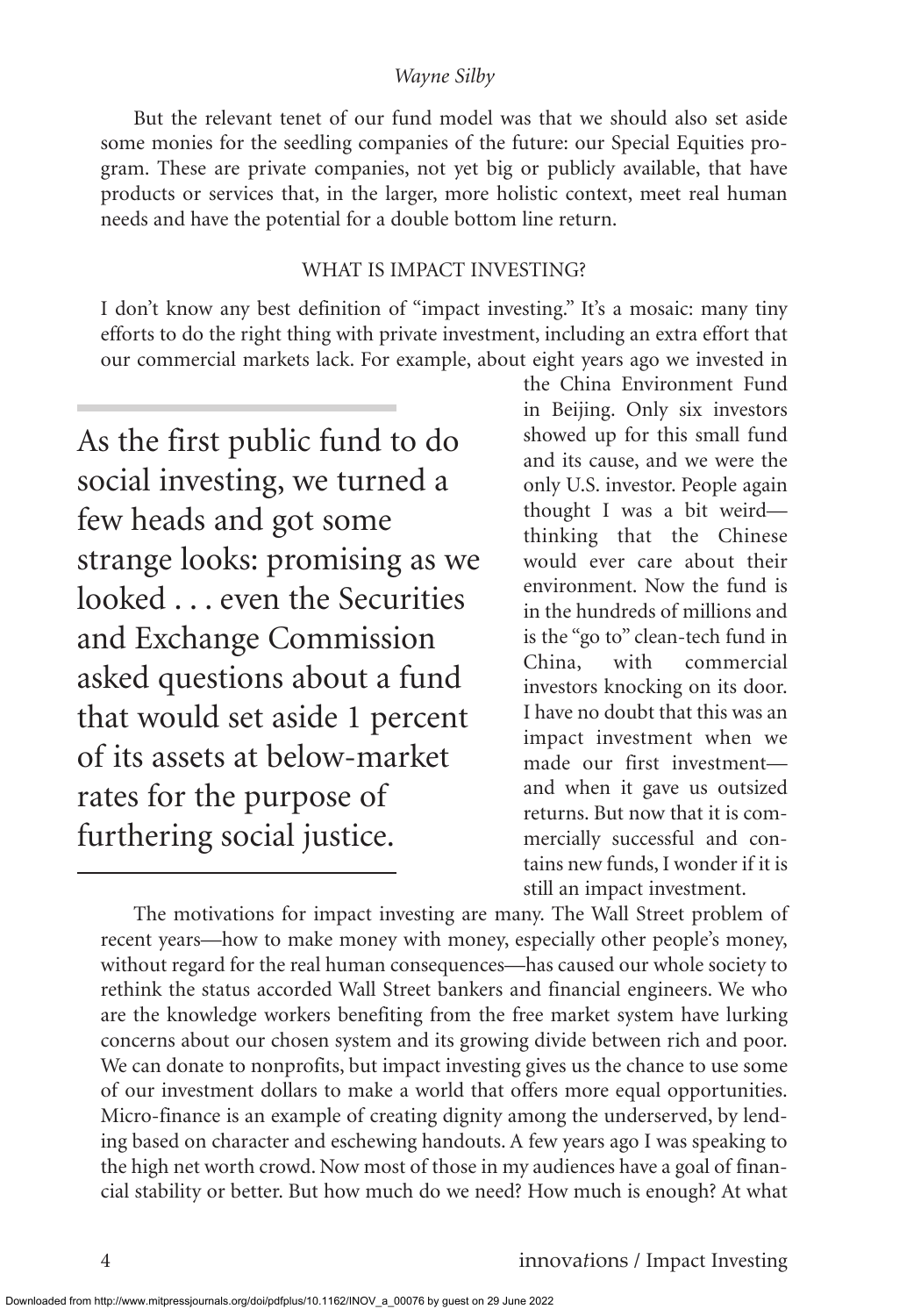point do we become fiduciaries for society as a whole, given the extra wealth we have? I envision a day when the impact advisor turns to the rich client who just asked if he can get a high return on an investment: "You need a double-digit return? Did you just become poor or something?"

The Grameen Growth Guarantee Fund is a good example of how impact investing works. Grameen Foundation USA involves a number of wealthy people who guaranteed a \$35 million credit facility at Citibank. The backers did not need to put up any money. Grameen arranged loans between local banks and local micro-finance institutions, using a Citibank letter of credit based on those guarantees. The outcome? Dozens of new relationships were created among local finance institutions working together on a near commercial basis to get about \$200 mil-

lion in loans to the poor. Grameen backers took some, but not all, of the risk in the financing between the local groups, as the lenders are required to have some skin in the game. Five years later, the program for the first guarantee "fund" is nearing its end and has had no losses, or "calls" on the backers. So, it's a great example of enabling terrific social impact by simply lending access to one's balance sheet.

I envision a day when the impact advisor turns to the rich client who just asked if he can get a high return on an investment: "You need a doubledigit return? Did you just become poor or something?"

Another pull for me is the fun of working with talented and high-minded people to see how investment work can fit into promoting the greater good. Young people are drawn to these broad and interesting conversations about real total impact. At Harvard Business School, the most popular club is not VC, PE, or hedge fund, but the social enterprise club. Many traditional venture capital investments are just about "faster cheaper better," or how winners can take from losers. Impact investing allows you to think about real needs, about market gaps, and about what just might be truly transformational portfolio investments.

In my experience, it is too easy to be limited by jumping to business models and ways to monetize the value proposition. Some of my best projects came from concentrating first on what was needed and worrying about the financial model later. Calvert Social Investment Fund was started primarily as the chairman's pet project as a model for the right thing to do. Now assets in Calvert social funds are in the many billions. Five years ago I met a Chinese student who was working on corporate social responsibility (CSR) in China for his PhD. My first impulse was to just give him some money so he could disseminate his work via a website, etc. But then I thought about ongoing financing needs, and I suggested we start a consulting company in Beijing, drawing on another weird idea: that the Chinese would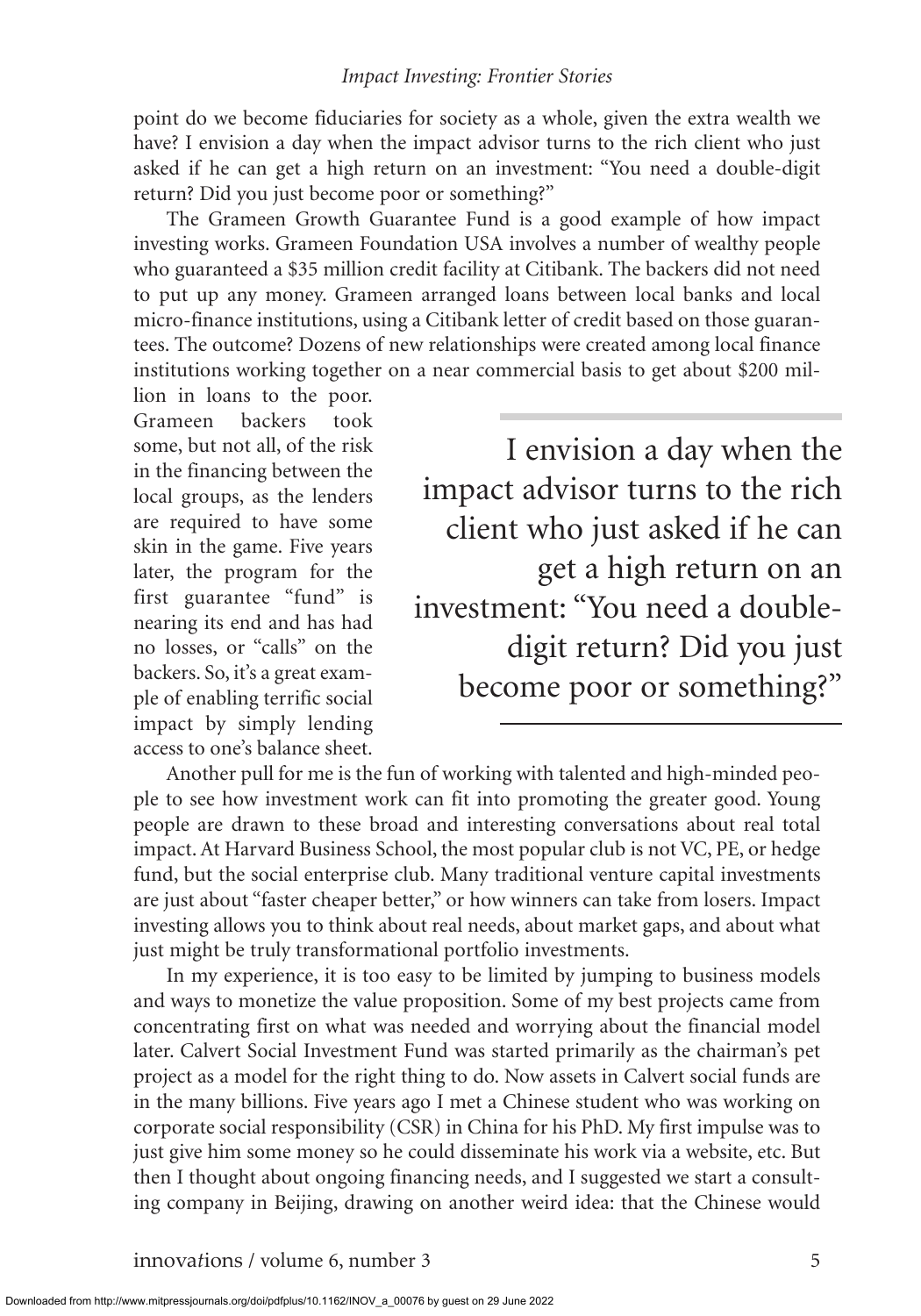#### *Wayne Silby*

care about CSR. Syntao now has 20 people, has been quite profitable, and has had an impact with its sustainability reporting. One of our clients is the largest cell

In my experience, it is too easy to be limited by jumping to business models and ways to monetize the value proposition. Some of my best projects came from concentrating first on what was needed and worrying about the financial model later.

phone company in the world, with 550 million users. In a meeting with their head of corporate strategy, we discussed how CSR principles could help them find underserved markets and also strengthen user relations. And last month, I was in a meeting with the chairman of one of the largest financial newspapers in China, which is interested in how their 1,000 reporting companies and Syntao could work together. These are

all successful impact investments that I might not have made if my mind was initially cluttered with money-making concerns rather than real long-term needs.

## FINANCIAL RETURNS

Of course we would all like to save the world and make a lot of money doing it. But I think leading with that thought does not serve our nascent movement. I have great respect for one impact investor in Atlanta who expects that his portfolio will actually lose some money, given that his investments aim at high risk and high social impact but modest return. Most traditional venture funds make their money with their one or two home runs. Impact investments are often second- or thirdbase hits when they do work: consider the trade-offs involved in going after markets that involve the poor, or experimental ventures, or those with no lock on intellectual property. All those factors can limit the potential return. Fortunately, the impact marketplace provides a wide spectrum of risk and double bottom line returns. And often the social objective helps with returns. At Calvert Foundation, our affordable mortgage loan portfolio performed much better during the crisis compared to mortgages from banks that didn't focus on their clients' real needs.

The biggest determinant of return may actually be the skill of your investment manager in selecting and supporting the companies. Venture investing is a hard business and you learn from your mistakes. My first fund, Calvert Social Venture Partners, was started in the late 1980s. We were really taken with the social visions of the companies we invested in. Big mistake! Better to fall in love with the talents of the entrepreneurs and management in making those visions a reality. We also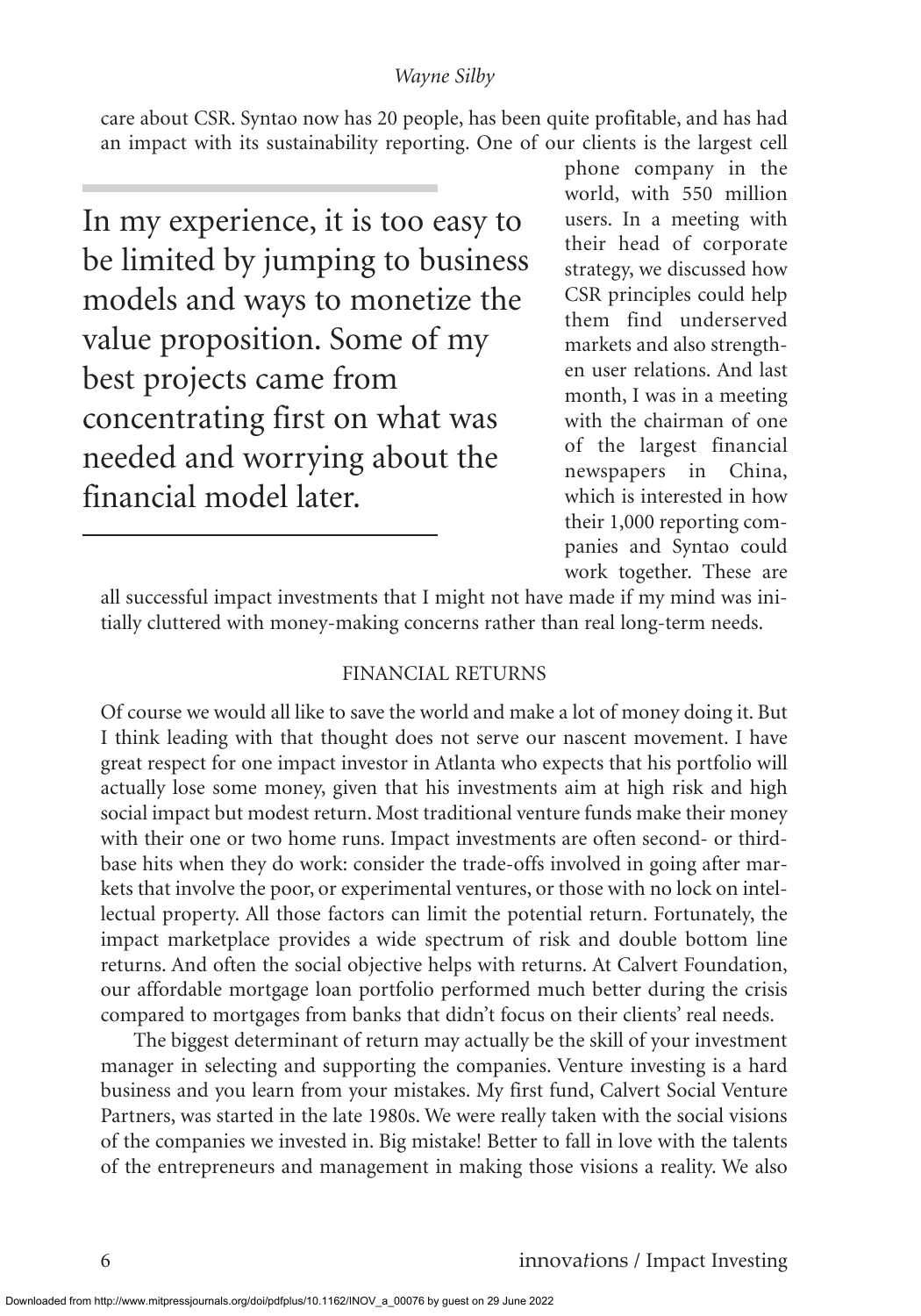#### *Impact Investing: Frontier Stories*

did not have an industry focus. Now we have more humility about what we know, and generally go into companies that have knowledgeable co-investors.

We will, however, support first-time fund managers and their funds, as we believe we understand that business, as long as we are familiar with their market segment. For example, we were the first institutional investor to commit to LeapFrog, which targets the new micro-insurance market. Our commitment got them rolling, opened other institutional doors, as it has in several other instances, and resulted in a \$150 million raise. We believe this is an important way that Calvert Special Equities can help the impact marketplace, as institutional investors are rarely very entrepreneurial and are therefore leery about supporting first-time funds, which could involve a career risk.

## ON METRICS

Measuring social metrics has become fashionable in recent years as this industry goes into a growth stage and the consultants arrive. I find this a challenging area to pin down and have enjoyed reading Jonathan Lewis's blog on the topic. We once invested in a mortgage on a job retraining center for convicts. The recidivism rate fell, and we tried to calculate that financial return to society, on top of the 7 percent return we received. We weren't able to be very precise, but we knew we were doing the right thing. Calvert's research department helps with the overall public policy trends that are sometimes relevant to a particular investment. We had one heated discussion over a health-care technology company that was really more involved in working the old system to get higher reimbursement rates than in finding solutions that were perhaps less elegant, but much cheaper and still reasonably effective. To me, it's critically important to ask the questions, but we are still a bit reluctant to make investments only where the social returns lend themselves to standard quantification.

We do consider the social impact against the expected financial return. As an extreme example, we invested in a Latin American company that is promoting student loans that allow people to follow their passions rather than having to choose a job that lets them pay back the loan the fastest. The business model calculates the payback as a percentage of the graduate's actual future income. So people who are likely to go into teaching will likely pay back less, and those who will go into business or a profession may pay back more. This is a highly risky first-time model, but we decided to make a small investment, as this could change the education funding game for those not enfranchised in the traditional system.

#### THE FUTURE OF IMPACT INVESTING

The last few years have seen an explosion of interest in impact investing. The SOCAP conferences have attracted outsized crowds. We used to call it "social venture capital" and "community investments." The Rockefeller Foundation has provided a lot of infrastructure support, especially by promoting the "impact" name,